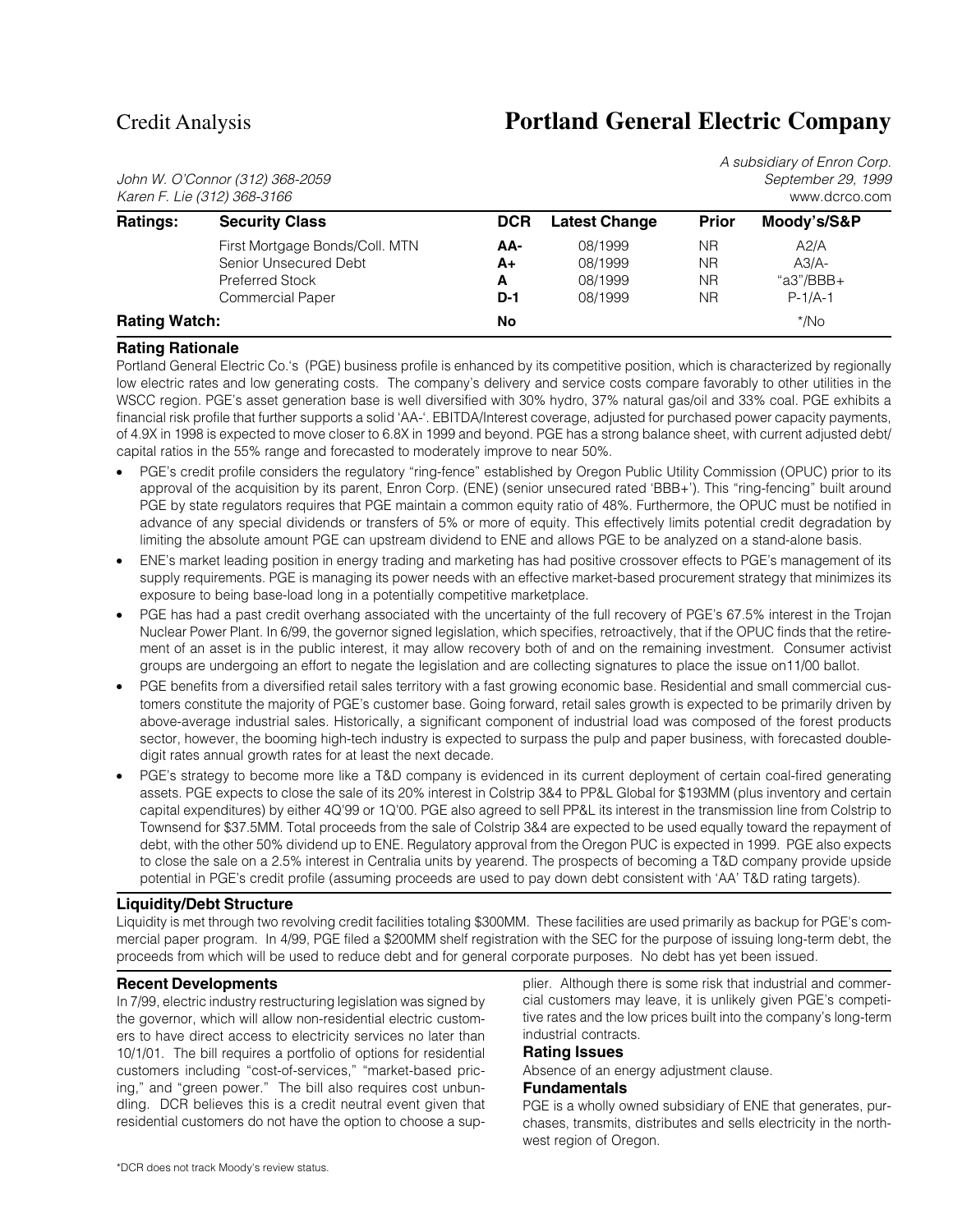## **The Company**

Portland General Electric Co. (PGE), a wholly owned subsidiary of Enron (ENE) generates, purchases, transmits, distributes and sells electricity in the Northwest region of Oregon. The company serves approximately 704,000 retail customers throughout a 3,170-square-mile area encompassing 54 cities, of which Portland and Salem are the largest. PGE's power supply includes interests in eight hydroelectric and six thermal plants with a combined generating capacity of 2,023 mw. The company is strategically located by the California/Oregon border (COB), the delivery point for the electric futures exchange.

## **Strategy**

Near term, PGE is effectively managing its supply portfolio through the use of an effective market-based procurement strategy which minimizes its exposure to being base-load long in a potentially competitive environment. In 1998, the company purchased nearly two-thirds of its power needs, compared with 84% in 1997, the majority of which were through long-term contracts. PGE's peak load in 1998 was 4,073 mw, 14% of which was met through short-term purchases. The company's low reserve margin will likely result in increasing amounts of power purchases to satisfy increasing peak loads. This should result in a somewhat improved cost structure for PGE, as it purchases relatively lower-cost, market-priced power to supplement its presently efficient-owned generation.

Positively, the company is not burdened with long-dated, above-market NUG contracts; these obligations constituted only 0.3% of contractual sources of power in 1998. Rather, PGE's market-based, short-term purchases are intended to capitalize on the favorable power price conditions that exist in the Pacific Northwest hydro-belt. PGE has four long-term purchased power contracts for hydro generation on the Mid-Colombia River, as well as firm contracts, ranging from one to 30 years, to purchase primarily hydro-generated power from other Pacific Northwest utilities.

Importantly, PGE has installed necessary vigorous riskmanagement policies, including position monitoring and reporting, counterparty credit analysis and monitoring, and limits on position, trading activity and counterparty exposure. Overall, PGE's risk management policies are considered strong and are incorporated into ENE's corporatewide daily monitoring of its VAR limits.

PGE's long-term strategy is to become more like a transmission and distribution (T&D) company. This is evidenced in its current deployment of certain coal-fired generating assets. PGE expects to close the sale of its 20% interest in Colstrip 3&4 to PP&L Global for \$193MM in effect 4Q'99 or 1Q'00. PGE also agreed to sell PP&L its interest in the transmission line from Colstrip to Townsend for an additional \$37.5MM. Total expected proceeds from the sale of Colstrip 3&4 are expected to be used equally toward the repayment of debt, with the other 50% dividend up to ENE. Regulatory approval from the Oregon Public Service Commission (OPUC) is expected in 1999 or early 2000. In June 1999, PGE reached an agreement for the sale of its distribution system in Columbia County to West Oregon

Electric Cooperative for \$7.9MM. The agreement, subject to approval by the OPUC, provides for the transfer of approximately 7,200 PGE customers to the cooperative. PGE also expects to close the sale of its 2.5% interest in Centralia units by yearend. Furthermore, PGE is selling a 10.5% interest in the Kelso-Beaver Pipeline and has agreed with various government agencies to decommission its Bull Run dams. The prospects of becoming a T&D company provide upside potential in PGE's credit profile (assuming proceeds are used to pay down debt in a manner consistent with 'AA' T&D rating targets).

## **Service Territory**

PGE benefits from a diversified retail sales territory with a fast growing economic base. Due to strong economic activity, PGE projects its annual load growth, adjusted for weather, to be 2.6% during the next five years. The population growth rate in PGE's service area for the last five years was 2% annually. Since 1995, the Portland metropolitan area has emerged as "Silicon Valley North" (Intel, LSI Logic, Wacker Siltronics, Fujitsu), and it is now believed that Oregon's high-tech industry has reached the critical mass needed to self-generate and attract supporting upstream and downstream businesses. It has become the state's largest manufacturing industry, and Intel Corp. is now Oregon's largest manufacturing employer. The high-tech boom in the mid-1990s has led to robust gains in investment, jobs and income. However, the Asian financial crisis and eventual recession in 1998 led to a retrenchment in Oregon's exporting industries such as agriculture, lumber and wood, machinery and semiconductors.

Going forward, retail sales growth is expected to be primarily driven by above-average industrial sales. Currently, the 20 industrial customers comprise approximately 22% of total retail demand, but are well diversified, spanning 10 different industrial groups. Historically, a significant component of industrial load was composed of the forest products sector, however, the high-tech industry is expected to surpass the pulp and paper business. Within the past five years, energy deliveries to high-tech customers have grown at 14% annually. As the sector expands, energy sales could grow at double-digit rates annually well into 2000 and beyond.

## **Operations**

|                      | Capab. | % Prod. | Fuel        | Prod. |  |
|----------------------|--------|---------|-------------|-------|--|
| 1998                 | (mw)   | (Mwh)   | (Cents/Kwh) |       |  |
| Steam                | 669    | 16      | 1.0         | 1.4   |  |
| Hydro                | 613    | 9       | 0.0         | 0.8   |  |
| Other                | 741    | 12      | 14          | 2.3   |  |
| <b>Total Owned</b>   | 2.023  | 37      |             |       |  |
| Pur. Power           | 1.169  | 63      | 1.8         | na    |  |
| <b>Total Sources</b> | 3,192  | 100     | 1.6         | 17    |  |

Generation Capability and Energy Mix: PGE continues to benefit from a well-diversified portfolio of power resources. The company's existing hydroelectric, coal-fired and gasfired plants provide the company with 2,023 mw of generating capability. PGE's asset generation base is welldiversified: 30% hydro, 37% natural gas/oil, and 33% coal. PGE's lowest cost producers are its eight-hydroelectirc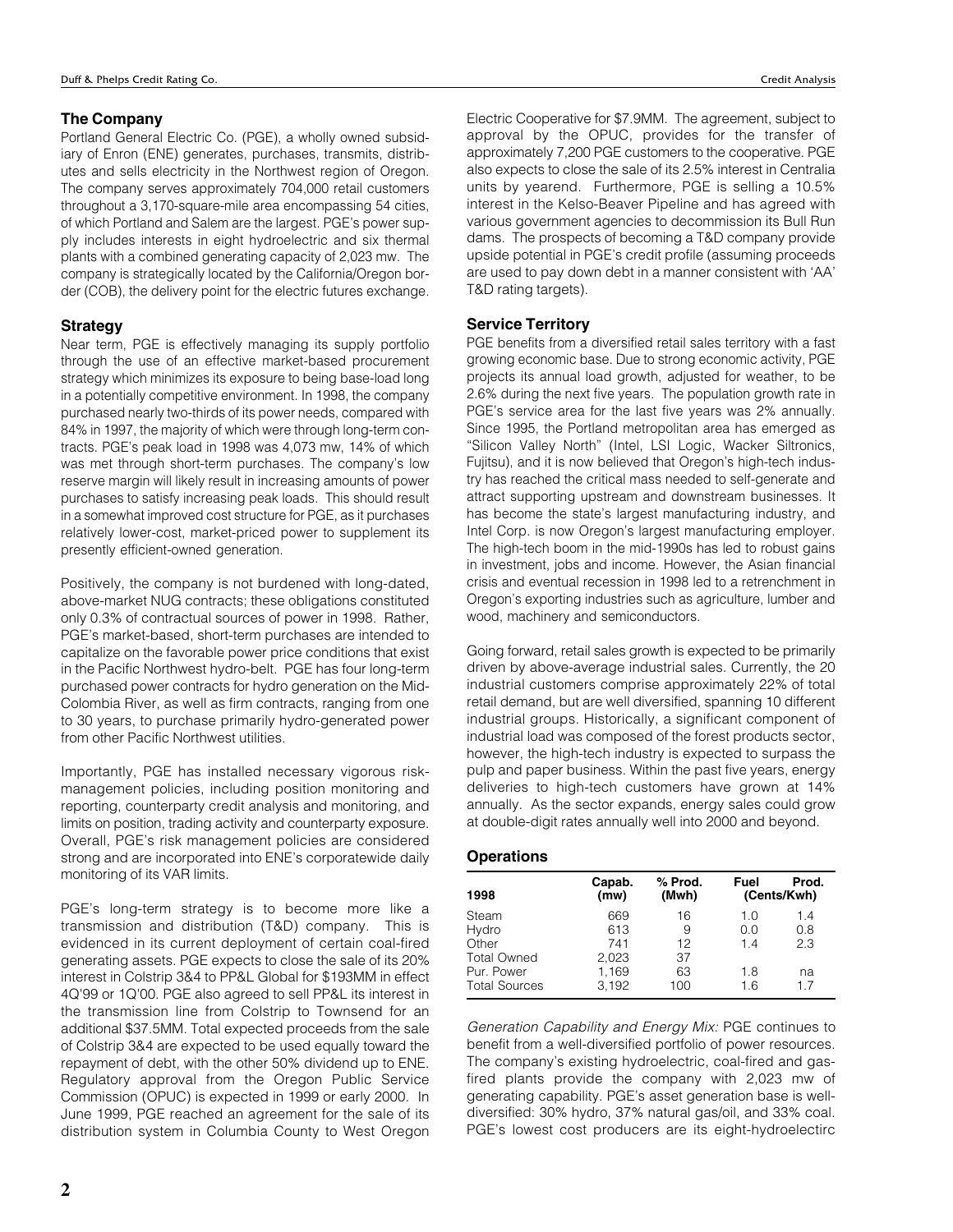projects, which have a net plant capacity of approximately 613 mw.

PGE's strategic location places it adjacent to two natural gas pipelines with access to three significant producing basins. PGE owns 90% of the Kelso-Beaver Pipeline, which directly connects to Northwest Pipeline, an interstate gas pipeline operating between British Columbia and New Mexico. The Coyote Springs generating station has firm transport capacity on three interconnecting pipelines accessing the gas fields in Alberta, Canada.

The company purchases coal and coal transportation services under a variety of short-term supply agreements that are diversified among three regional suppliers. Low sulfur coal for PGE's largest coal-fired facility, the Boardman plant, is shipped from the Powder River Basin and transported under guaranteed service contracts which extend through December 2003. PGE's use of short-term supply agreements allows it to defer coal acquisitions and then take advantage of above-average hydro conditions. Coal supply for the Centralia and Colstrip plants are met through contracts with PacifiCorp and Western Energy Company, respectively.

Notably, the absence of a fuel/power adjustment clause exposes the company to the risks of procuring fuel and power needs at prices above the fixed levels in its tariff. Given the company's dependence on short-term purchased power and the sometimes extreme hydrological conditions that exist in the Northwest, there is some risk that the company could be exposed to under-recovery on its fuel and power costs. However, this risk is mitigated by PGE's firstrate ability to procure its power and fuel needs and its position to procure fuel with access to three different producing basins and proximity to gas pipelines. In addition, the company can seek immediate relief via deferred accounting for extreme cost measures.

Transmission: PGE owns and has scheduling rights to the largest non-federal share of the Pacific Northwest AC Intertie transmission system linking the Pacific Northwest to California and the Southwest. The company provides the lowest rates for the Intertie and its share is fully subscribed by several entities engaged in the wholesale energy market as well as by PGE's energy transactions.

 In May 1999, the Federal Energy Regulatory Commission (FERC) issued a Notice of Proposed Rulemaking (NOPR) on Regional Transmission Organizations (RTO). Under the proposed rule, PGE must file with the FERC by October 15, 2000, either a proposal to participate in an RTO or an alternative filing describing efforts to participate in an RTO, and obstacles to RTO participation. PGE filed comments on the NOPR in August 1999 and the FERC is expected to issue its final rule on RTOs early in 2000.

Distribution: Residential and small commercial customers constitute the majority of PGE's customer base. Strong residential sales are driven by new residents moving into the service area, due to a healthy job market and relatively low mortgage rates. In the next five years, the company expects sales to residential customers to grow about 2.2% annually.

For 1998, the commercial segment accounted for approximately 39% of PGE retail kwh sales and 38% of total retail revenue. For the past 20 years, this market has been the fastest growing and highest margin sector due to population growth and an expanding industrial base. Additionally, as the hub of Oregon's financial and international commerce, Portland can expect to benefit from increased economic and global trade activities. This market is forecast to grow 2.8% annually over the next five years.

Energy deliveries to the industrial sector have grown at an annual rate of 2.9% over the past five years, and industrial customers in 1998 for 20% of PGE's retail kwh sales. Within the manufacturing sector, there has been a market share shift that is representative of the broad transformation of the Portland area economy.

Specifically, there is a shift toward an expanding high technology industry and a reduced dependence on the pulp and paper industry. In 1988, the paper and metals sector collectively held a 59% industrial market share, while technology only comprised 13% of the market. By 1998, the paper and metals sectors' market share had shrunk 11 percentage points, while the high-tech industry had doubled its market share to 26%.

#### **Competition**

| <b>Electric</b><br>Company | Avg. Res.<br>Rate | Avg. Indus.<br>Rate | Avg. Comm.<br>Rate |
|----------------------------|-------------------|---------------------|--------------------|
| Idaho Power Co.            | 5.2               | 2.6                 | 4.0                |
| <b>Portland General</b>    | 6.1               | 5.4                 | 3.7                |
| PacifiCorp                 | 6.3               | 5.4                 | 3.4                |
| Nevada Power Co.           | 6.6               | 6.2                 | 5.1                |
| <b>Puget Sound Energy</b>  | 6.0               | 6.2                 | 4.6                |
| Arizona Pub. Ser. Co.      | 9.2               | 8.0                 | 5.3                |
| San Diego Gas & Elec.      | 10.1              | 9.4                 | 7.5                |
| Southern Cal. Edison       | 11.4              | 9.8                 | 6.6                |
| <b>WSCC Average</b>        | 8.0               | 71                  | 4.6                |

PGE's competitive position is characterized by regionally low electric rates and low generating costs. The company's delivery and service costs compare favorably with other utilities in the Western Systems Coordinating Council (WSCC) region. Furthermore, PGE's asset generation base is welldiversified and well-balanced between hydro, natural gas/oil, and coal-fired generation.

## **Regulation**

PGE's rates are regulated by the OPUC, which is composed of three governor appointed commissioners. Oregon regulation is considered to be reasonably constructive.

In July 1999, electric industry restructuring legislation was signed by the governor, which allows non-residential electric customers to have direct access to electricity services no later than October 1, 2001. On that date, electric utilities are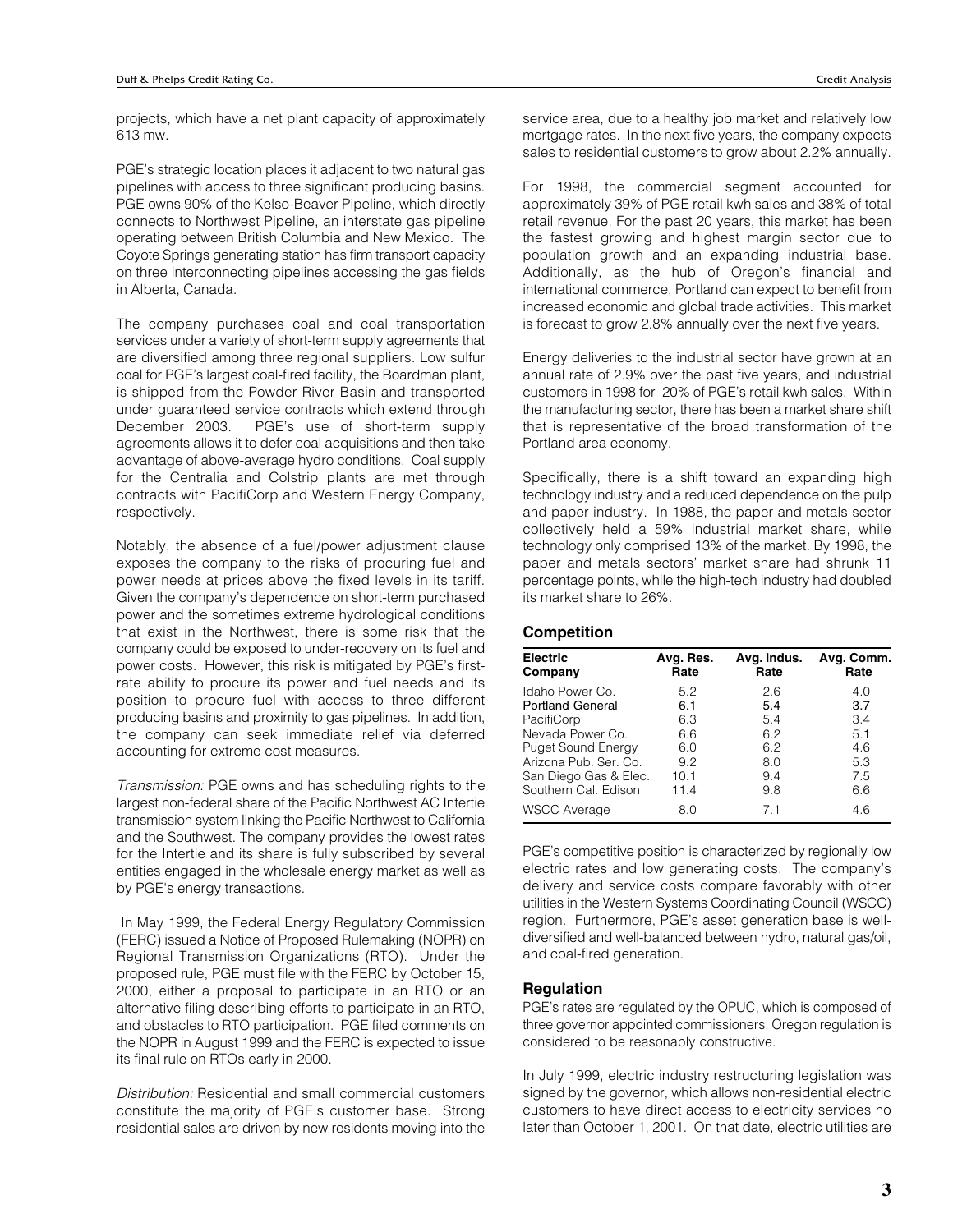required to unbundle rates for generation, transmission, distribution, and other retail services. Additionally, utilities are mandated to offer residential customers a portfolio of rate options that included a regulated cost-of-service rate, a new renewable resource rate, and a market-based rate that would fluctuate with wholesale electricity prices. The legislation further specifies that the OPUC is to provide incentives for divestiture of generation assets or structural separation of such assets. Transition charges and credit that would allow recovery on an uneconomic utility investment or a refund of benefits from economic utility investment are also provided for. DCR believes this is a credit neutral even given that residential customers do not have the option to choose a supplier. Although there is some risk that commercial and industrial customers may leave, it is unlikely given PGE's competitive rates and the low prices built into the company's long-term industrial contracts. In the event some customers do elect to choose an alternative supplier, the company has effectively managed its supply portfolio in a manner that will allow it to shed generation to match its changing supply needs.

PGE has had a past credit overhang associated with the uncertainty of the full recovery of PGE's 67.5% interest in the Trojan Nuclear Power Plant. In June 1999, the governor signed legislation which specifies, retroactively, that if the OPUC finds that the retirement of an asset is in the public interest, it may allow recovery both of and on the remaining investment. This legislation effectively overturned an earlier court ruling and allows PGE to receive as much as \$304MM over 17 years as a return on its Trojan Plant, which was closed in 1993. PGE has no other nuclear generation assets. In addition, the OPUC has authorized PGE to collect approximately \$14MM per year through 2011 for Trojan decommissioning costs. Present estimates for PGE's 67.5% share of decommissioning costs is approximately \$316MM.

In July 1999, several consumer activists, including the Utility Reform Board and the Citizens Utility Board, have opposed the legislation pertaining to Trojan and they are launching a referendum to ask voters to overturn the new law. Referendum sponsors have until 90 days after the Legislature ends to collect 44,524 signatures to put the issue on the November 2000 ballot.

## **Financial Profile**

|                                                                                                                                              | 12 mos ended     |                  |                |                                                                      | AA- |                        |  |
|----------------------------------------------------------------------------------------------------------------------------------------------|------------------|------------------|----------------|----------------------------------------------------------------------|-----|------------------------|--|
|                                                                                                                                              | 6/99             | 6/98             |                |                                                                      |     | 1998 1997 1996 Medians |  |
| EBIT/Int. (X)<br>EBITDA/I Adj. (X)<br>EBITDA/Debt Adj. (%)<br>Debt/Cap. Adj. (%)<br>Int. Cash/Const. (%) 155.0 141.4 144.6 163.3 136.2 125.8 | 39<br>52<br>51.1 | 5.7<br>41.7 39.7 | $3.6\quad 3.7$ | 3.9<br>4.9 5.1 5.4 5.1<br>39.9 39.3 39.5 39.1<br>54.8 52.2 55.6 57.3 | 44  | 3.8<br>524             |  |

Balance Sheet: PGE has a strong balance sheet, with moderate levels of leverage. Leverage, as measured by both adjusted debt/capitalization (52.2%) and adjusted EBITDA/debt ratio (39.9%), remains manageable and is comparable to the 'AA-' medians. DCR expects the company's leverage to decline as excess cash flow resulting from a reduction in construction expenditures will likely be used to reduce debt over the next few years.

Cash Flow: Cash flow is expected to remain stable reflecting a continued growth in earnings, strong service territory growth and generation asset sales. Between 1994-98, capital expenditures decreased from \$243MM to \$144MM after the completion of the Coyote Springs plant. With no need for additional base-load capacity, PGE's construction expenditures should be in the range of \$150MM-170MM per year for the next few years. In early 1999, PGE exercised its option to purchase the six combustion turbine generators at the Beaver generating plant, previously operated under terms of a 25-year lease, for \$37.3MM. DCR expects internal cash to be well in access of the company's capital expenditure program, averaging 144.4% in 1998.

Earnings/Coverages: PGE's coverage ratios are solid for the rating category. EBIT/Interest and adjusted EBITDA/Interest coverage stood at 3.7X and 4.9X respectively, for the year ended 1998. EBITDA/Interest is expected to significantly improve to 5.6X in 1999 and beyond. The company's earned ROE has continued to strengthen and remains above industry averages. DCR expects that solid annual sales growth and strong internal cash generation will help maintain PGE's solid coverage ratios.

The company's credit profile considers the regulatory "ringfence" established by OPUC prior to its approval of the acquisition by its parent, ENE. This "ring-fencing" built around PGE by state regulators requires that PGE maintains a common equity ratio of 48%. Furthermore, the Commission must be notified in advance of any special dividends or transfers of 5% or more of equity. This effectively limits potential credit degradation by limiting the absolute amount PGE can upstream dividend to ENE and allows PGE to be analyzed on a stand-alone basis.

#### **Summary**

DCR's outlook for PGE reflects a stable credit trend. The company is financially solid and supported by strong sales growth, a constructive regulatory environment, and exhibits lower business risk with its asset deployment strategy. Affiliation with ENE positively influences PGE in terms of energy procurement and the associated risk management skill set gained from ENE's expertise as a leading electric and natural wholesaler. The recovery of PGE's ownership interest in the Trojan Nuclear Power Plant and the absence of further nuclear exposure are additional positives, as is a supportive regulatory environment. As long as the company remains vertically integrated, its competitive position is enhanced given its relatively low costs and rates— especially in a service area that has experienced above-average economic growth driven by a booming technology industry, a trend that is expected to continue. Furthermore, PGE's supply management expertise has allowed the company to position itself favorably as the industry moves toward a more competitive environment.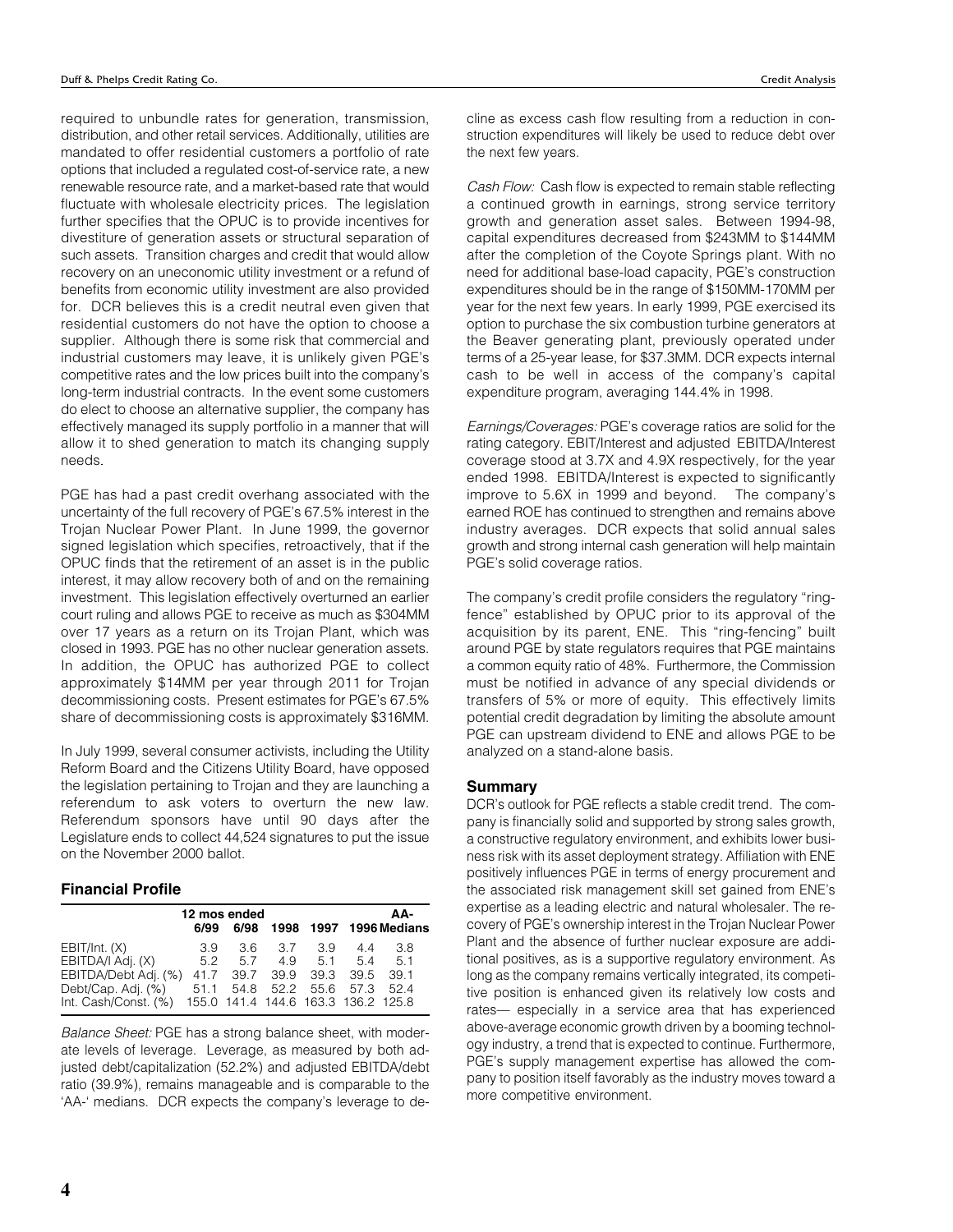This page intentionally left blank.

55 EAST MONROE STREET ● CHICAGO, ILLINOIS 60603 ● (312) 368-3100 ● FAX (312) 368-3155

Copyright © 1999 Duff & Phelps Credit Rating Co. All rights reserved. Contents may be used by news media with credit to Duff & Phelps Credit Rating Co.

Information was obtained from sources believed to be accurate and reliable. However, we do not guarantee the accuracy, adequacy or completeness of any information and are not responsible for any errors or omissions or for the results obtained from the use of such information. Issuers of securities rated by DCR have paid a credit rating fee based on the amount and type of securities issued. We do not perform an audit in connection with any information received and may rely on unaudited information. Our ratings are opinions on credit quality only and are not recommendations to buy, sell or hold any financial obligation and may be subject to revision, suspension or withdrawal at any time as necessary due to changes in or unavailability of information or other circumstances.